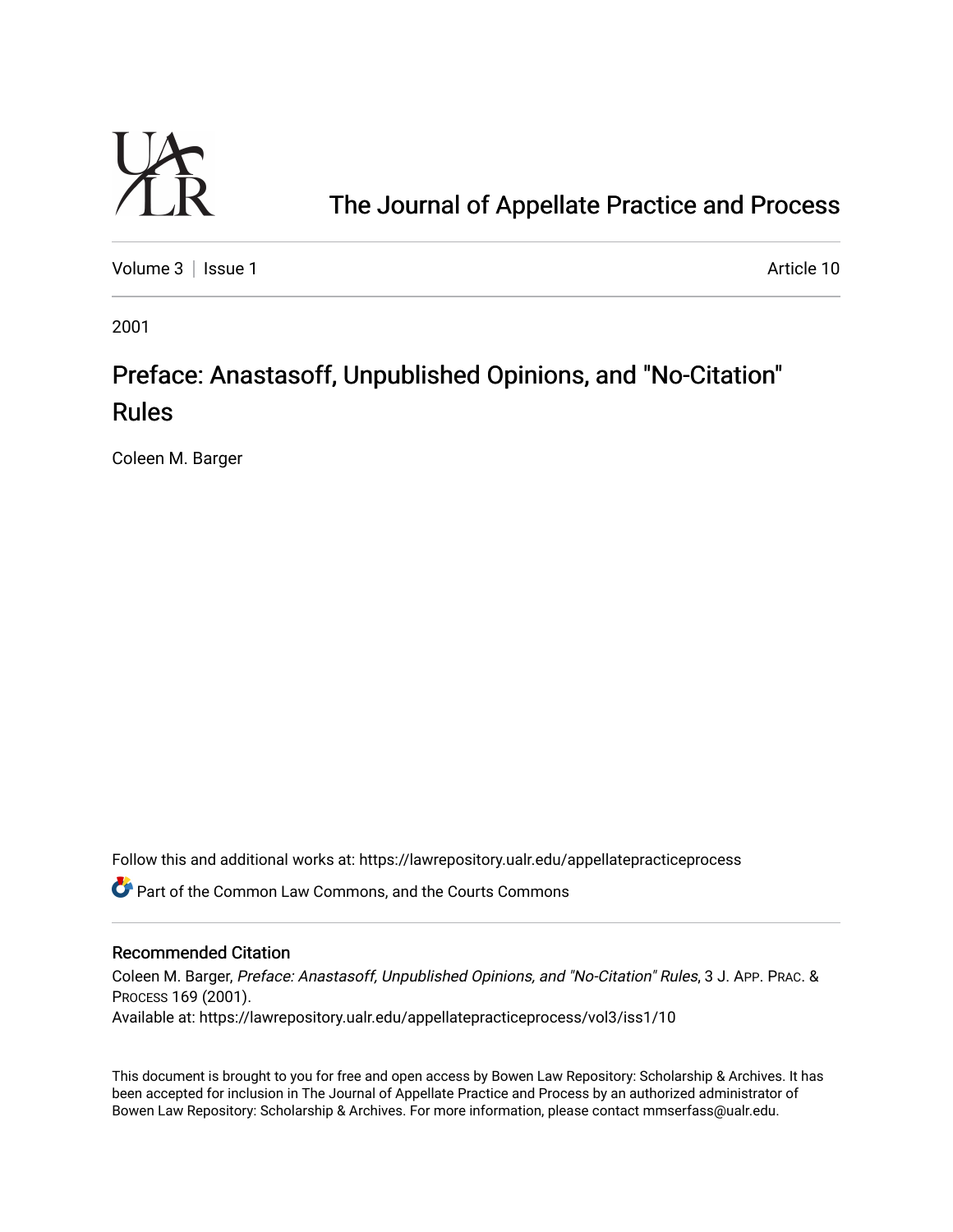# **THE JOURNAL OF APPELLATE PRACTICE AND PROCESS**

### DEVELOPMENTS AND PRACTICE NOTES

### *ANASTASOFF,* UNPUBLISHED OPINIONS, AND "NO-CITATION" RULES

#### PREFACE

After last summer's publication of *Anastasoff v. United States,'* a new round of spirited debate began over the propriety of unpublished opinions and their status as precedent. *The Journal* issued a call for papers for a "mini-symposium" on the case, as well as other issues concerning unpublished opinions and "no-citation" rules. In December 2000, on petition for rehearing, the Eighth Circuit vacated the original *Anastasoff* decision on mootness grounds. This action, however, has not foreclosed the question whether unpublished opinions carry precedential weight. The court carefully explained that

the case having become moot, the appropriate and customary treatment is to vacate our previous opinion and judgment, remand to the District Court, and direct that Court to vacate its judgment as moot. We now take exactly that action. The constitutionality of that portion of Rule 28A(i) which says that unpublished opinions have no

*<sup>1.</sup> Anastasoff v. U.S.,* 223 F.2d 898 (8th Cir. 2000), *vacated as moot,* 235 F.3d 1054 (8th Cir. 2000) (en banc).

THE **JOURNAL** OF **APPELLATE** PRACTICE **AND** PROCESS Vol. 3, No. 1 (Spring 2001)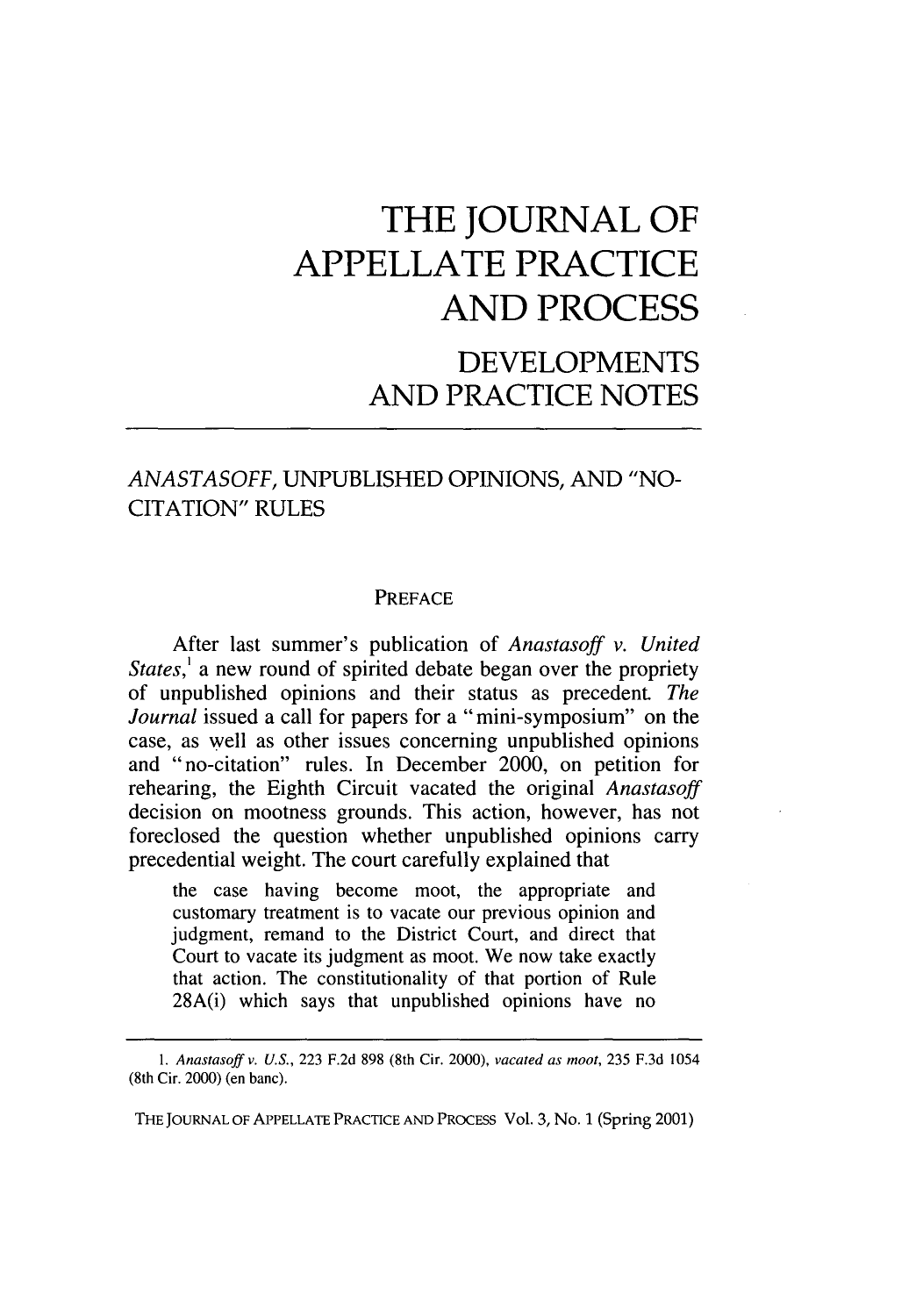precedential effect *remains an open question in this Circuit.2*

Indeed, the issue remains open, $3$  and not just within the Eighth Circuit. The chief judge of the District of Massachusetts seems determined to force the issue in the First Circuit, $4$  as he has begun to routinely insert the following footnote in his opinions whenever he cites unpublished opinions to support his reasoning:

For the propriety of citing unpublished decisions, see *Anastasoff v. United States,* **223 F.3d 898, 899-905** (8th Cir.) (R. Arnold, **J.)** (holding that unpublished opinions have precedential effect), *vacated as moot,* No. **99-3917,** 2000 WL **1863092** (8th Cir. Dec. **18,** 2000); *Giese v. Pierce Chem. Co.,* 43 F. Supp. **2d 98, 103 (D.** Mass. **1999)** (relying on unpublished opinions' persuasive authority), and Richard **S.** Arnold, *Unpublished Opinions.- A Comment,* **1 J. App.** Prac. **&** Process **219 (1999). <sup>5</sup>**

In California, a district court has recently granted a motion dismissing an attorney's challenge to the validity of rules governing unpublished opinions in the Ninth Circuit.<sup>6</sup> Michael Schmier<sup>7</sup> sought either a writ of mandamus or a writ of

<sup>2. 235</sup> F.3d at 1056 (emphasis added).

<sup>3.</sup> See Lederman v. Cragun's Pine Beach Resort, 2001 WL 402701 at \*8 n. 3 (8th Cir. Apr. 23, 2001)(affirming district court's interpretation of issue of state law and noting, "[W]e leave for another day the constitutionality of rules prohibiting the use of unpublished opinions for precedential value. In the meantime, we have no doubt that the propriety of such rules will continue to gain the attention of the legal journals.").

<sup>4.</sup> See 1st Cir. R. 36(b)(2)(F): "Unpublished opinions may be cited only in related cases .... **"**

<sup>5.</sup> Suboh v. City of Revere, 2001 WL 327118 at **\*17** n. 18 (D. Mass. Mar. 30, 2001) (Young, C.J.); see also Berthoff v. *U.S.,* 2001 WL 396368 at \*14 n. 4 (D. Mass. Apr. 09, 2001); Gonzalez v. U.S., 135 F. Supp. 2d 112 n. 10 (D. Mass. Mar. **27,** 2001) (adding, "It is especially unfortunate that the First Circuit saw fit to designate an opinion as important as McCarthy [v. U.S., 187 F.3d 622 (table), 1998 WL 1085766 (1st Cir. Dec. 18, 1998)] as unpublished."); Musto v. Halter, 2001 WL 327122 at \*11 n. 8 (D. Mass. Mar. 23, 2001); Amgen, Inc. v. Hoechst Marion Roussel, Inc., 126 F. Supp. 2d 69, 136 n. 40 (D. Mass. Jan. 19, 2001); MacNeill Engr. Co. v. Trisport, Ltd., 126 F. Supp. 2d 51, 58 n. 3 (D. Mass. Jan. 10, 2001); Massachusetts Hous. Fin. Agency v. Evora, 255 B.R. 336, 343 n. 3 (D. Mass. Nov. 13, 2000).

<sup>6.</sup> Schmier v. U.S. Ct. App. for 9th Cir., 2001 WL 313583 at \*1 (N.D. Cal. Mar. 23, 2001).

<sup>7.</sup> As a candidate for attorney general of the State of California in 1998 and for U.S. Senate in 2000, Schmier's platforms have stressed his views that all judicial opinions be citable and published. See Michael Schmier, Affordable, Dependable Legal System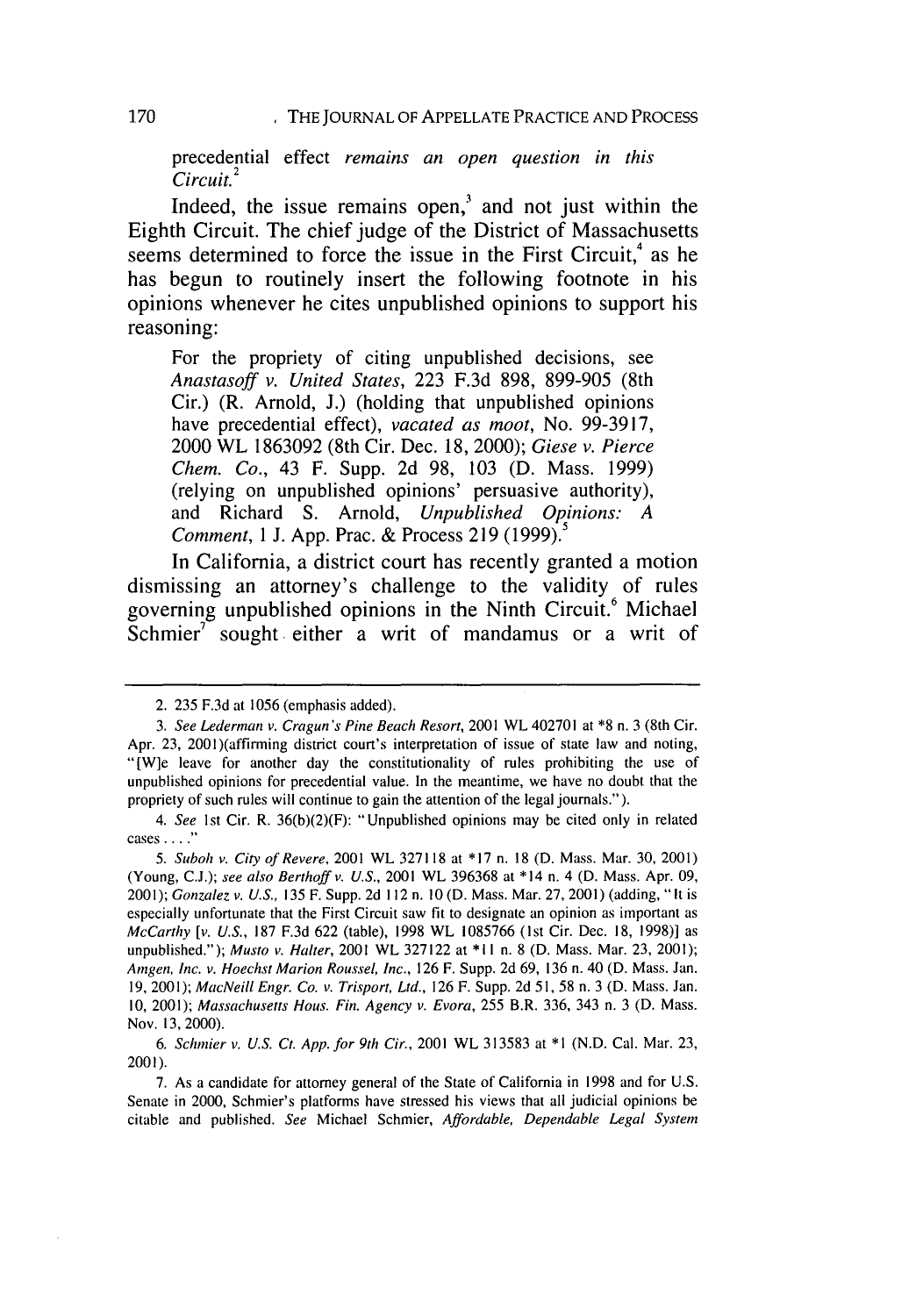*ANASTASOFF,* UNPUBLISHED OPINIONS, AND "No-CITATION" **RULES** 171

prohibition from the district court requiring not only that all future circuit court opinions be given precedential effect, but also that they be published. He also sought an injunction preventing the enforcement of Ninth Circuit rules restricting the use of unpublished opinions to issues concerning law of the case, res judicata, and collateral estoppel.8 While doubtful that it even had jurisdiction to consider the propriety of a higher court's rule, the court found that Schmier lacked standing to raise the issues, as he had not tried to cite an unpublished opinion or demonstrated that he had been harmed by the rules' existence. To qualify for such standing, the court emphasized that "the party must cite an unpublished opinion in an actual case," and that "[o]therwise, there are no facts for which the litigant can demonstrate an injury."<sup>9</sup>

Even when a court agrees that it is proper for litigants to cite unpublished opinions, whatever their provenance, it may yet consider that it is not *bound* by such opinions and may be comfortable rejecting the value of existing case law within its own jurisdiction. For example, in *In re Mays,'°* a bankruptcy court in New Jersey had little trouble deciding that it would not be bound by its sister court's treatment of an "identical issue":

Generally, courts treat the reliance on and the precedential value of unreported or unpublished cases somewhat differently than those cases which are published. For example, 3rd Cir. IOP 5.8 (2001) states, "[B]ecause the court historically has not regarded unreported opinions as precedents that bind the court, as such opinions do not circulate to the full court before filing, the court by tradition does not cite to its unreported opinions as authority." While the Third Circuit Rules do not apply to this court, and although this rule does not appear to bar a party's reliance on unpublished decisions, it still leaves room for the court to consider these opinions in their decisionmaking process.<sup>11</sup>

*I1.* **Id.** at 558.

<sup>&</sup>lt;http://members.aol.com/MKS4Senate/Justice.html>; League of Women Voters, Smart Voter <http://sunsite.berkeley.edu/smartvoter/1998jun/ca/state/vote/schmier\_m/> (voter information for June 2, 1998 primary).

*<sup>8.</sup>* Schmier, 2001 WL 313583 at \*1.

<sup>9.</sup> *Id.* at \*4.

**<sup>10.</sup>** 256 B.R. 555, **557** (Bankr. D.N.J. 2000).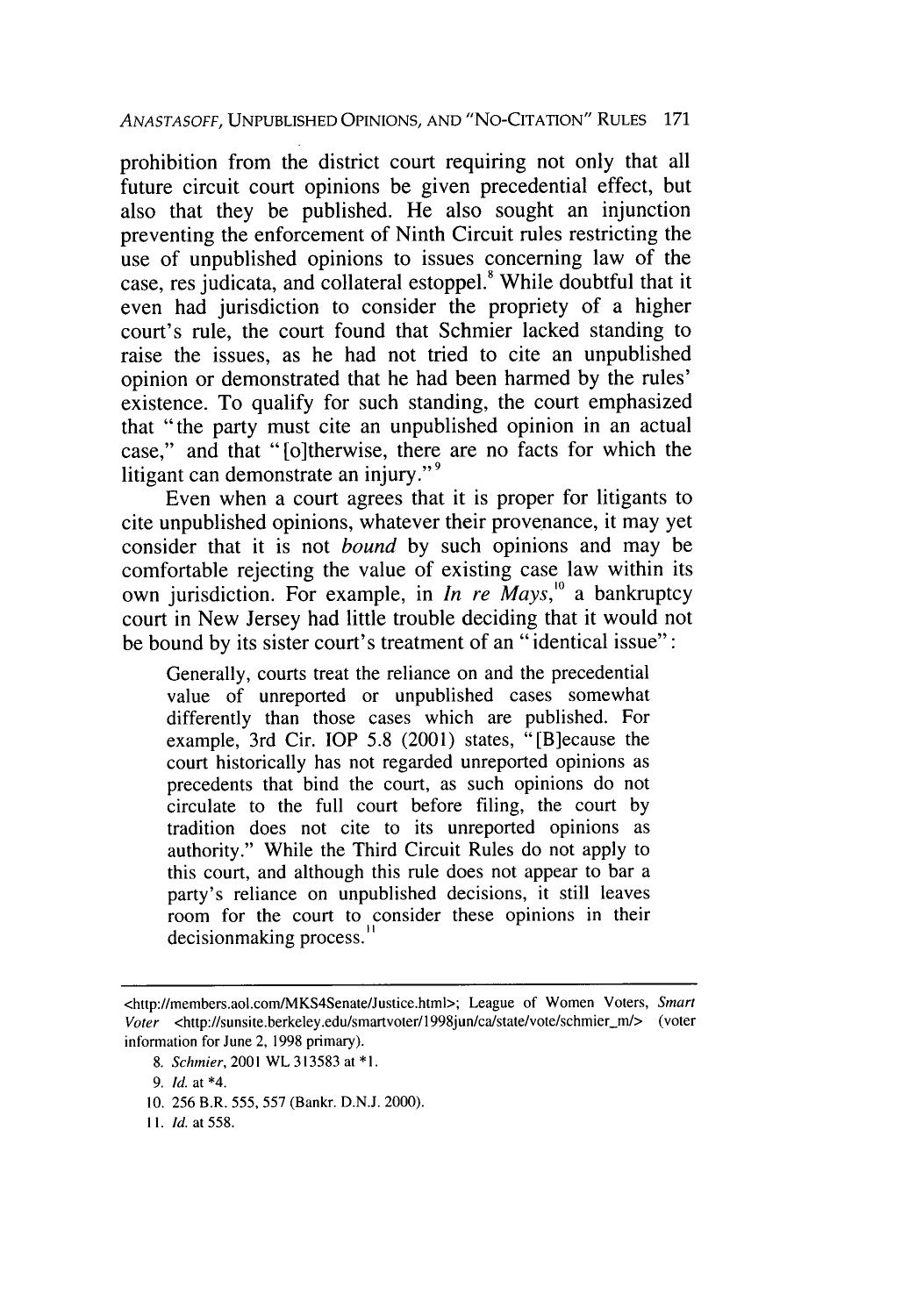Curiously, despite telling attorneys they could *"rely* on unpublished opinions"<sup>12</sup> and acknowledging "an underlying presumption that precedent should be followed," **"** the court rejected the proffered case law:

Although the unpublished opinion in *Gomez* is not binding on this court, stare decisis might suggest that it should be followed.

However, the United States Supreme Court has stated that stare decisis is a "principle of policy, and not an inexorable command." *Payne v. Tennessee,* 501 U.S. 808, 828, 111 **S.** Ct. 2597, 115 L. Ed. 2d 720 (1991); *see also Adarand Constructors, Inc. v. Pena,* 515 U.S. 200, 231, 115 **S.** Ct. 2097, 132 L. Ed. 2d 158 (1995) (stare decisis is "[n]ot a mechanical formula of adherence to the latest decision, however recent and questionable, when such adherence involves collision with a prior doctrine more embracing in its scope, intrinsically sounder, and verified by experience."). To the extent that an earlier unreported decision of a bankruptcy court in our district addresses the identical issue in this case, the earlier opinion is precedent which may be persuasive but is not binding and need not be followed.

One wonders how long this question will remain a matter of individual choice and local rule. Should a circuit split on the constitutional question develop, certainly the question-for the federal courts, at least—should be resolved by the Supreme Court.<sup>15</sup> Others prefer that the issue be resolved by alternative measures. In August 2001, the American Bar Association's Section of Litigation will present its report and recommendation to the ABA House of  $\hat{\text{Delegates}}^{\text{16}}$  that the circuit courts of appeals uniformly do the following:

<sup>12.</sup> *Id.* (emphasis added).

*<sup>13.</sup> Id.* at **559.**

<sup>14.</sup> **Id.** at 559 (refusing to give weight to the unpublished decision *In re Gomez,* No. 97- **27459** (Bankr. D.N.J. Dec. 8, 1997)).

<sup>15.</sup> Whether state constitutional provisions on separation of powers will support similar challenges to no-citation rules in state appellate courts remains to be seen.

<sup>16.</sup> Memo. from Ronald J. Cohen, Chair, Section of Litigation, to State Delegates to the House of Delegates, ABA Standing Committees, ABA Sections and Other Entities, Report and Recommendation to the House of Delegates: Use and Effect of Unpublished Opinions in the Federal Courts of Appeal (Apr. 6, 2001) (copy on file with The Journal of Appellate Practice and Process).